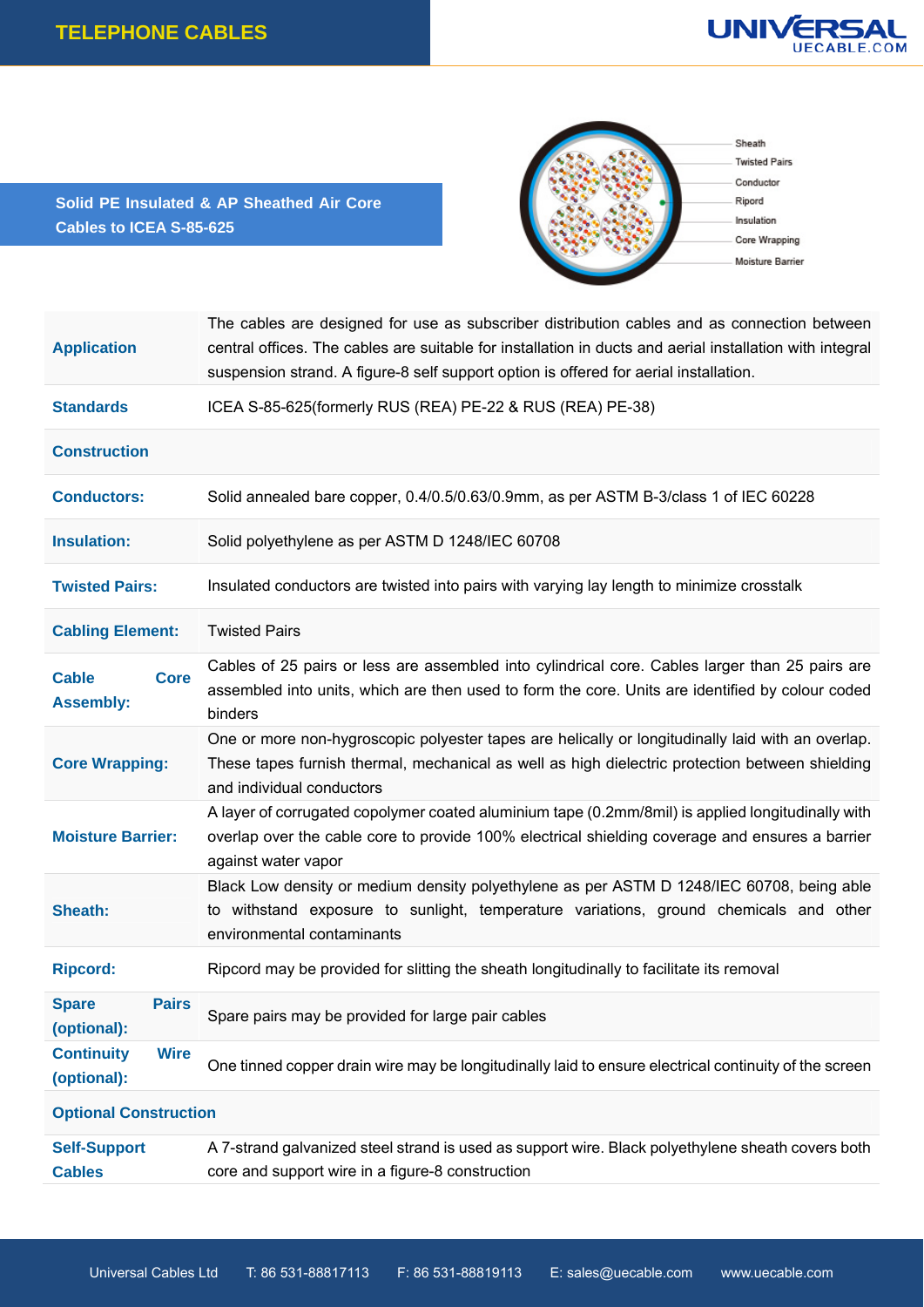

## **Electrical Properties**

| <b>Nominal Conductor Diameter</b>                                 | mm                                           | 0.4            | 0.5            | 0.63           | 0.9            |
|-------------------------------------------------------------------|----------------------------------------------|----------------|----------------|----------------|----------------|
| <b>Conductor Gauge Size</b>                                       | <b>AWG</b>                                   | 26             | 24             | 22             | 19             |
| <b>Maximum Average DC Resistance</b>                              | $\Omega$ /km / $\Omega$ /mile                | 140/225        | 87/140         | 55/88.6        | 27.0/43.4      |
| <b>Maximum Individual DC Resistance</b>                           | $\Omega$ /km / $\Omega$ /mile                | 144.2/232      | 89.5/144       | 56.5/91.0      | 28.0/45.0      |
| <b>Minimum Insulation Resistance @500V DC</b>                     | $M\Omega$ .km<br>$\prime$<br>$M\Omega$ .mile | 1600/1000      | 1600/1000      | 1600/1000      | 1600/1000      |
| <b>Maximum Average Resistance Unbalance</b>                       | $\%$                                         | 1.5            | 1.5            | 1.5            | 1.5            |
| <b>Maximum Individual Resistance Unbalance</b>                    | %                                            | 5              | 5              | 5              | 5              |
|                                                                   | nF/km / nF/kft                               | 48.5-54.0      | 48.5-54.0      | 48.5-54.0      | 48.5-54.0      |
| <b>Average Mutual Capacitance</b>                                 |                                              | $/14.8 - 16.5$ | $/14.8 - 16.5$ | $/14.8 - 16.5$ | $/14.8 - 16.5$ |
| <b>Maximum Individual Mutual Capacitance</b>                      | nF/km / nF/kft                               | 57/17.4        | 57/17.4        | 57/17.4        | 57/17.4        |
| <b>Maximum Individual Capacitance Unbalance</b><br>pair-to-pair   | pF/km / pF/kft                               | 145/44         | 145/44         | 145/44         | 145/44         |
| <b>Capacitance Unbalance RMS pair-to-pair</b>                     | pF/km / pF/kft                               | 45/13.7        | 45/13.7        | 45/13.7        | 45/13.7        |
| <b>Maximum Individual Capacitance Unbalance</b><br>pair-to-ground | pF/km / pF/kft                               | 2625/800       | 2625/800       | 2625/800       | 2625/800       |
| Maximum Average Capacitance Unbalance<br>pair-to-ground           | pF/km / pF/kft                               | 574/175        | 574/175        | 574/175        | 574/175        |
| <b>Maximum Conductor Loop Resistance @20°C</b>                    | $\Omega$ /km / $\Omega$ /mile                | 300/482        | 192/309        | 114/183.6      | 60/96.4        |
| Impedance @1KHz                                                   | Ω                                            | 994            | 796            | 660            | 445            |
| Impedance @100KHz                                                 | Ω                                            | 147            | 134            | 125            | 122            |
| <b>Impedance @512KHz</b>                                          | Ω                                            | 120            | 118            | 117            | 116            |
| <b>Impedance @1MHz</b>                                            | Ω                                            | 117            | 115            | 114            | 113            |
| <b>Maximum Average Attenuation @0.8KHz</b>                        | dB/km / dB/kft                               | 1.64/0.5       | 1.30/0.39      | 1.04/0.32      | 0.74/0.22      |
| <b>Maximum Average Attenuation @1KHz</b>                          | dB/km / dB/kft                               | 1.68/0.51      | 1.35/0.41      | 1.08/0.33      | 0.76/0.23      |
| <b>Maximum Average Attenuation @3KHz</b>                          | dB/km / dB/kft                               | 3.18/0.97      | 2.52/0.77      | 2.01/0.61      | 1.42/0.43      |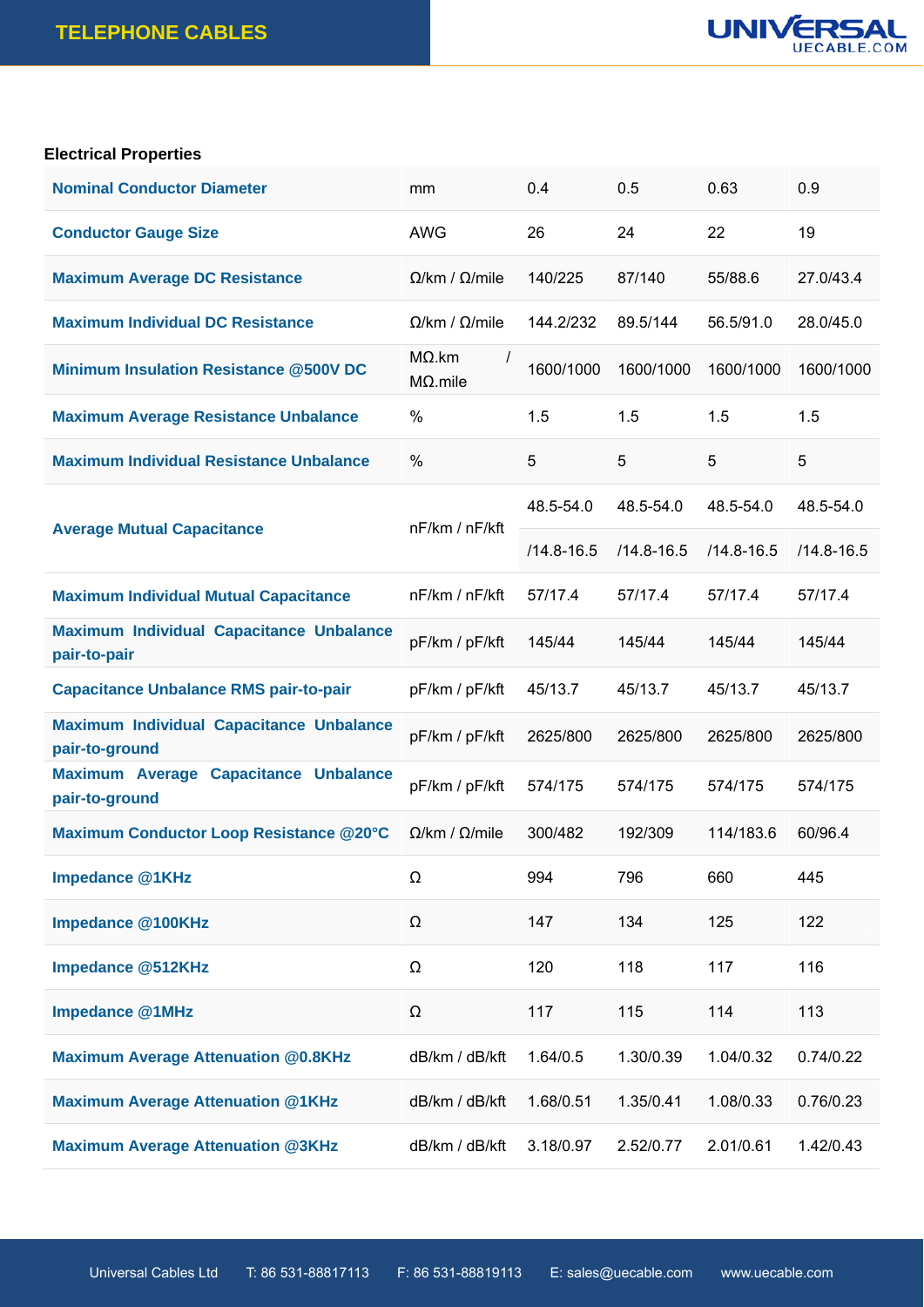

| <b>Maximum Average Attenuation @150KHz</b>                       | dB/km / dB/kft    |                | 11.4/3.47 | 8.3/2.53  | 6.2/1.89  | 4.4/1.34  |
|------------------------------------------------------------------|-------------------|----------------|-----------|-----------|-----------|-----------|
| <b>Maximum Average Attenuation @772KHz</b>                       | dB/km / dB/kft    |                | 24.3/7.4  | 19.4/5.9  | 15.4/4.7  | 10.8/3.3  |
| <b>Maximum Average Attenuation @1000KHz</b>                      | dB/km / dB/kft    |                | 27.1/8.25 | 21.4/6.52 | 17.5/5.33 | 12.8/3.89 |
| <b>Dielectric Strength</b>                                       |                   |                |           |           |           |           |
| <b>Conductor to Conductor (3secs)</b>                            | V DC              |                | 2400      | 3000      | 4000      | 5000      |
| <b>Conductor to Screen (3secs)</b>                               | V DC              |                | 10000     | 10000     | 10000     | 10000     |
| Minimum EL Far-end Cross-talk-Mean Power<br><b>Sum</b>           |                   |                |           |           |           |           |
| @150KHz                                                          | dB/305m<br>dB/kft | $\prime$       | 61        | 63        | 63        | 65        |
| @772KHz                                                          | dB/305m<br>dB/kft | $\prime$       | 47        | 49        | 49        | 57        |
| @1.6MHz                                                          | dB/305m<br>dB/kft | $\prime$       | 41        | 42        | 43        | 44        |
| @3.15MHz                                                         | dB/305m<br>dB/kft | $\overline{I}$ | 35        | 37        | 37        | 39        |
| @6.3MHz                                                          | dB/305m<br>dB/kft | $\prime$       | 29        | 31        | 31        | 33        |
| <b>Minimum Far-end Cross-talk-Worst Pair Power</b><br><b>Sum</b> |                   |                |           |           |           |           |
| @150KHz                                                          | dB/305m<br>dB/kft | $\prime$       | 57        | 57        | 57        | 59        |
| @772KHz                                                          | dB/305m<br>dB/kft | $\prime$       | 43        | 43        | 43        | 45        |
| @1.6MHz                                                          | dB/305m<br>dB/kft | $\prime$       | 37        | 37        | 37        | 39        |
| @3.15MHz                                                         | dB/305m<br>dB/kft |                | 31        | 31        | 31        | 33        |
| <b>@6.3MHz</b>                                                   | dB/305m<br>dB/kft | $\prime$       | 25        | 25        | 25        | 27        |
| Minimum Near-end Cross-talk-Mean Power<br><b>Sum</b>             |                   |                |           |           |           |           |
| @150KHz                                                          | dB/305m<br>dB/kft |                | 58        | 58        | 58        | 58        |
| @772KHz                                                          | dB/305m<br>dB/kft | $\overline{I}$ | 47        | 47        | 47        | 47        |
| @1.6MHz                                                          | dB/305m<br>dB/kft | $\prime$       | 43        | 43        | 43        | 43        |